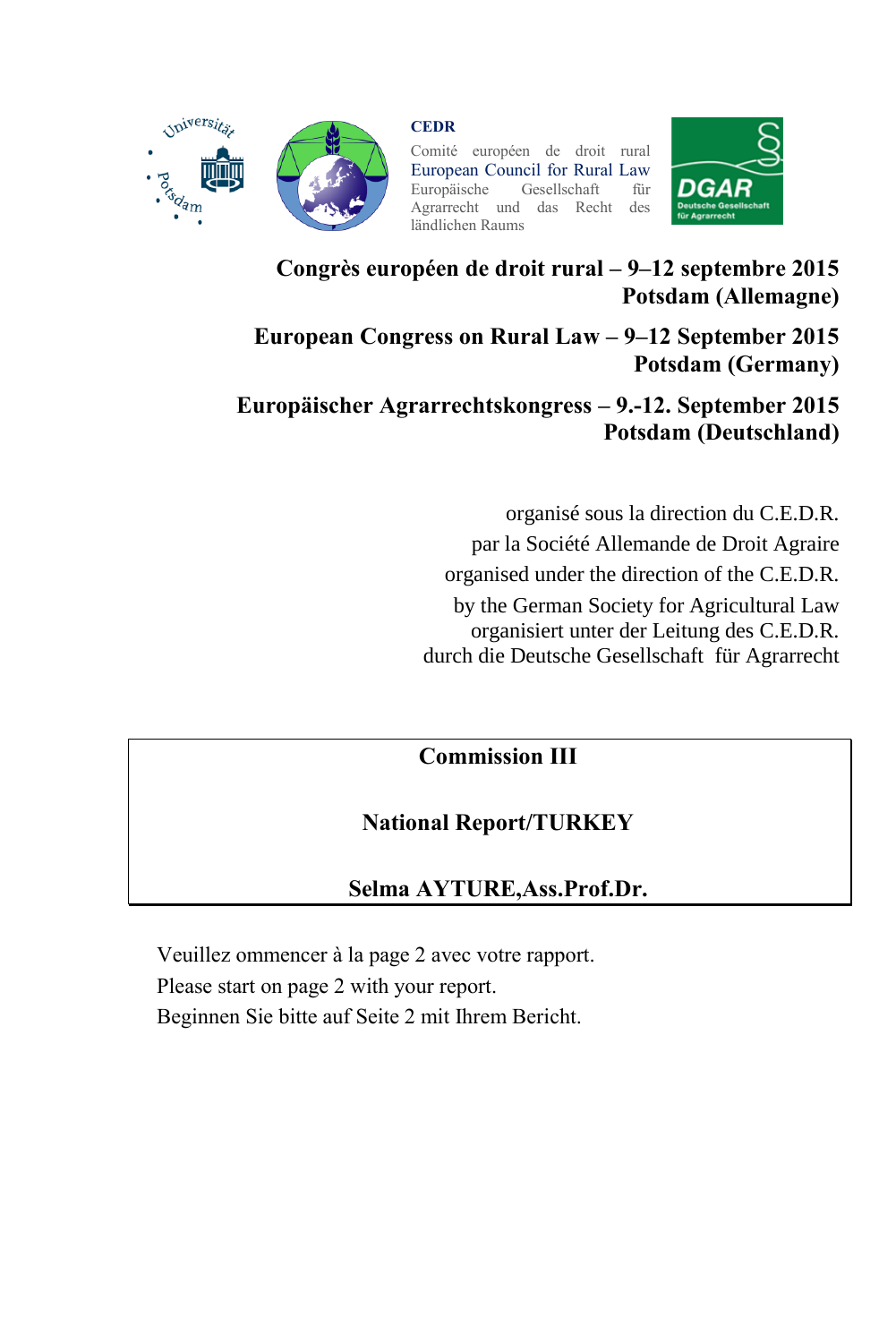#### **NEW DEVELOPMENTS IN INHERITANCE LAW IN TURKEY**

One of the problems in Turkey that had gangrene of agriculture and prevented the agriculture is the inheritance law envisages shared equally among the heirs of the inherit. So small-scale agricultural land has already shrunk over time, the number of land per farm has increased, as a result of this agricultural structures has moved away from being used in efficient agriculture.

In this regard there was a need to make a new arrangement on Inheritance law, for this purpose, preparations began in 2006. Survey was conducted with 50 thousand farmers engaged in actual farming countrywide. . 71 percent of farmers have supported the collection of a single shareholder of the land by inheritance.

The draft law preventing the division of agricultural land by inheritance was adopted in the Parliament last year.

The arrangements introduced by the new law are outlined as follows: agricultural land and farms can not be divided under the minimum size by taking account of regional differences. In order to have agreement between them will be given a 1-year period. In addition, except transfer to one brother, land can be farm by limited company established under the Turkish Commercial Law. That land may be sold as a whole by the heirs. If children heirs don't agree, the parties may be go to the Court. Heritage land, will be transferred to the eligible heirs with the market value.. If there is no eligible heirs, land will be transferred to the willing heir giving highest price. The Ministry will provide technical support.

This last arrangement has been made in the Law of Inheritance is an important step to facilitate the structural adjustment of the EU to Turkey. The issue is expected to reflect to the 2015 Progress Report as a significant improvement.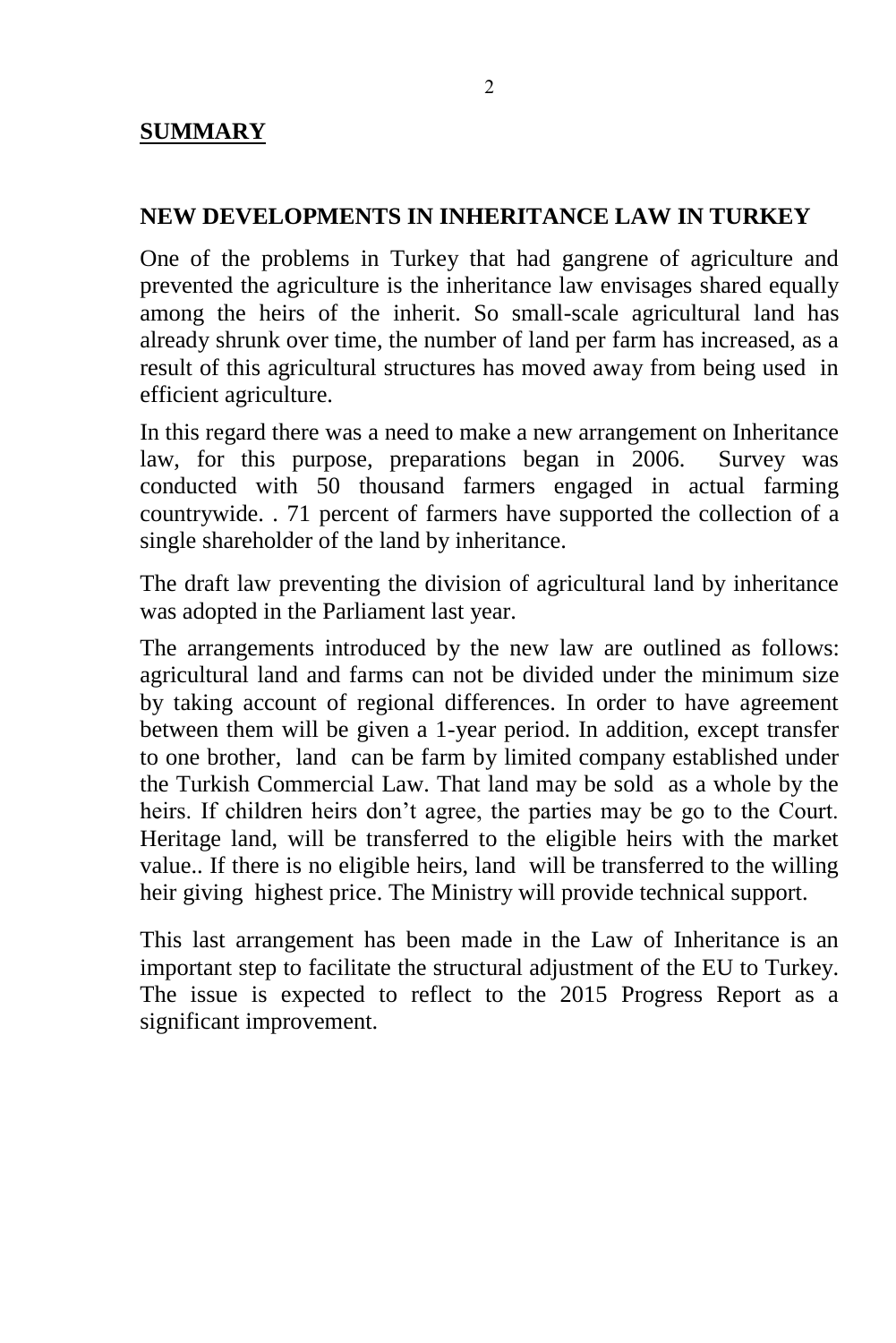#### **NEW DEVELOPMENTS IN INHERITANCE LAW IN TURKEY**

#### **ENTRANCE**

One of the problems in Turkey that causes gangrene on agriculture and paralyzed the agriculture is the inheritance law which envisages sharing equally among the heirs of the inherit. So small-scale agricultural land which was already small, shrunk more over time, the number of land per farm has increased, as a result of this agricultural structures has moved away from being used in efficient agriculture (Acar, 2006: 156).

Although the average farm size in the United Kingdom is 53.8, 52.1 in France, 45.7 in Germany, and 23.8 hectares in Spain, this figure is 5.9 hectares in Turkey. In this case competition of Turkey with other countries in the agricultural sector is difficult. In Turkey from 1961 to 2003 450 thousand hectares, and in last decade 4 million hectares of land had been consolidated. 2 million hectares of land related work is expected to be completed by the end of this year. But on the other hand due to the continuing division of the land, these studies are defective (Eker, 2014). When taking into account that the average number of plots per farm in Turkey is six, the average small size and fragmented scale of agricultural enterprises are obviously seen (Acar, 2006: 156).

One of the indispensable conditions of making Turkish agriculture competitive in this context and integrating to the EU is to prevent more fragmentation of land by changing the inheritance law immediately, in addition to this, integration of the existing fragmented terrain and to take measures to provide the optimal scale for useful fertile farming (Acar, 2006: 157 ).

The situation that Turkish agriculture enterprises, gradually shrinking over time with increasing population pressure away from the optimal scale, has taking great sets in front of economic activity and technological development. The reorganization of the inheritance law to prevent shrinkage apart of agricultural land, dissemination of the consolidation activities of the farms and on the other hand, prevention of unproductive land concentration is the first work to be done to achieve a more efficient farm structure (Şahinöz, 2011: 371).

Land fragmentation involved in agricultural productivity, imbalances in soil and human relations, in the inefficiency of resource use in Turkey,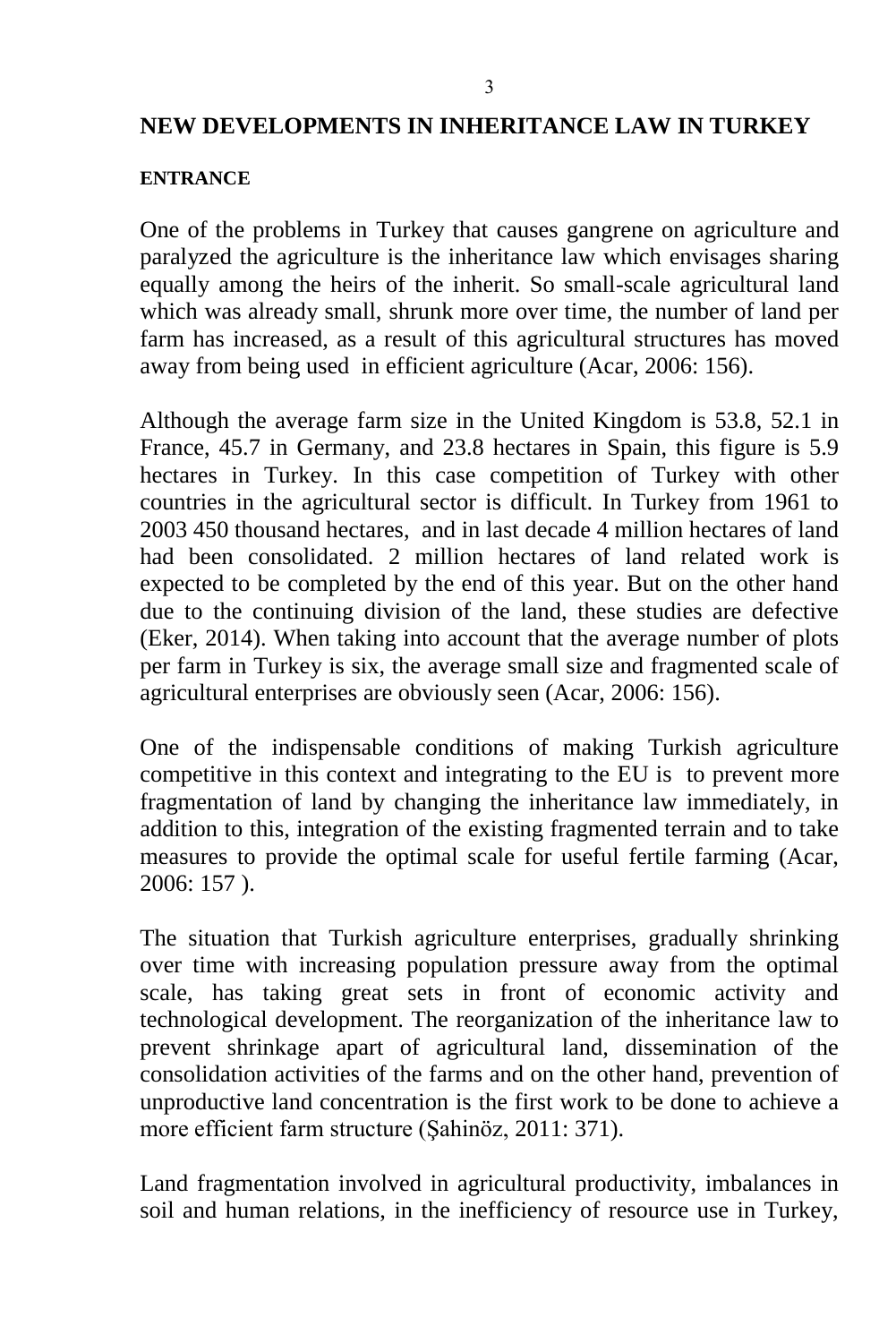can arise from different causes. Among these: the disintegration through inheritance and the traditional status brought about land ownership. Agrarian reform, land consolidation, can not be considered separately from the concept of land ownership (Gülçubuk, 2013: 21).

Because land is shared equally among the heirs in accordance with the provisions of that heritage it is permanently divided and falls under the economic farm size. This situation has led to the deterioration of the structure of the farm as the company leads to the division of all assets and ultimately farm is losing its efficiency. The lack of legal control over the sale of the agricultural business is also affecting the division of agricultural land. As there is no statutory limitation, in terms of farm size, on the sale of land belonging to agricultural enterprises, agricultural enterprises can be divided according to the request of the owner (Güven-Cozoğlu, 2013: 49).

#### **INHERITANCE LAW**

In this regard there was a need to make a new arrangement on Inheritance law, for this purpose, preparations began in 2006. Survey was conducted with 50 thousand farmers engaged in actual farming countrywide. . 71 percent of farmers have supported the collection of a single shareholder of the land by inheritance.

The draft law preventing the division of agricultural land by inheritance was adopted in the Parliament last year. Substantial losses in production due to land division has occurred for the last 90 years. Farm sizes fell to 59 acres. 9 million hectares couldn't benefit from support for not being registered to the system by the farmers. 2 million hectares of 23 million hectares of land could not be farmed. Economic losses reach 17 billion annually.

The arrangements introduced by the new law are outlined as follows: agricultural land and farms can not be divided under the minimum size by taking account of regional differences. In order to have agreement between them a 1-year period will be given. In addition, except transfer to one brother, land can be farm by limited company established under the Turkish Commercial Law. That land may be sold as a whole by the heirs. If children heirs couldn't agree, the parties may be go to the Court. Heritage land, will be transferred to the eligible heirs with the market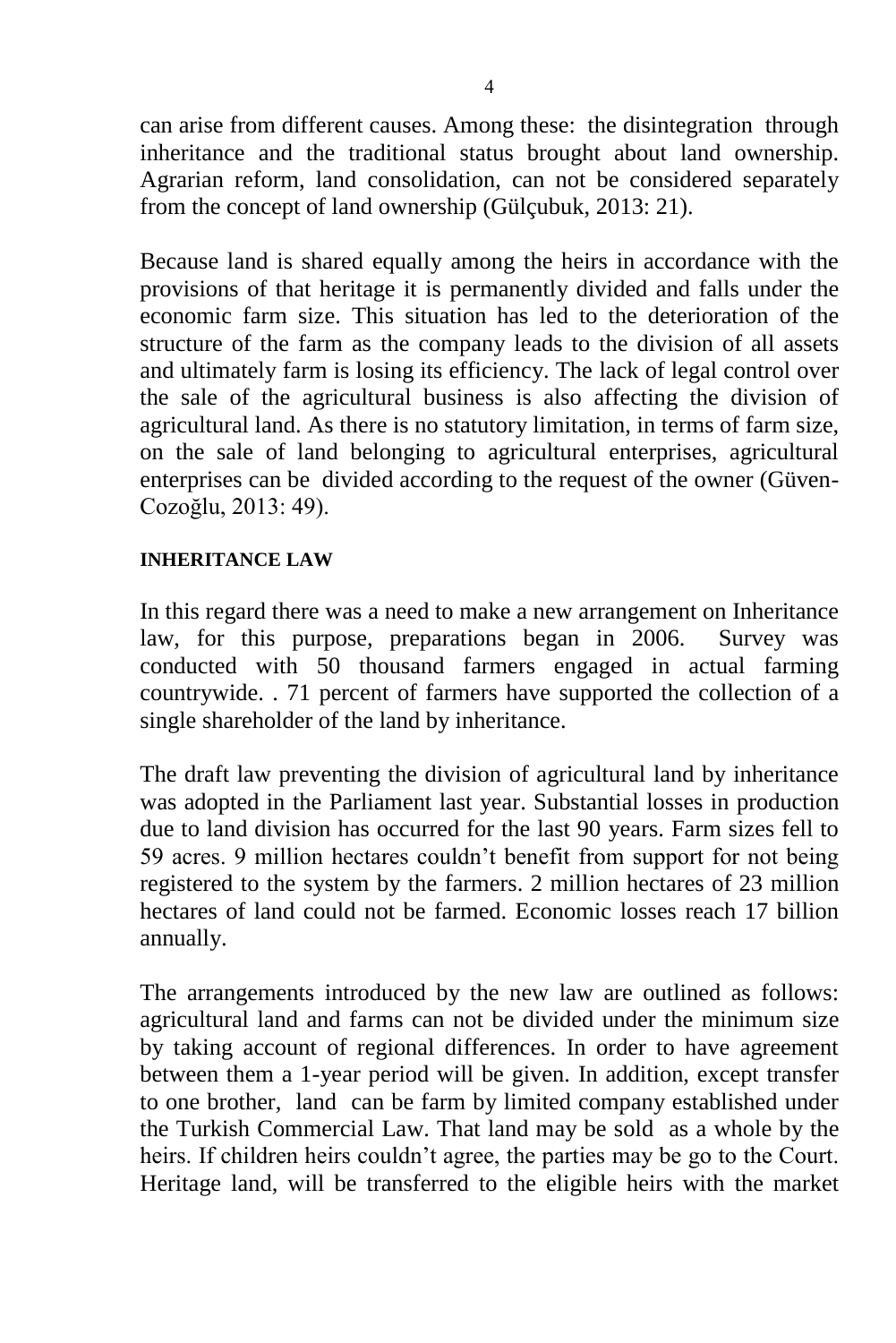value. If there is no eligible heirs, land will be transferred to the willing heir giving highest price. The Ministry will provide technical support.

In order to resolve disputes, expropriation, purchase and sale transactions will be made by the Ministry of Finance in accordance with the relevant legislation. In transfer procedures and legal entities; stamp duty, fees etc. exemption for expenses will be provided. Eligible, but not having purchasing power or willing heirs credit will be given. If there is big amount of shareholders or there are difficulties in accessing the owners, land can be expropriated . The shareholders will be paid into the bank account. Later these lands will be sold to the user farmers or farmers who want to expand their land (Eker, 2014b).

Prevention of separation of the farms, rather than to be shared among the heirs, inheritance can be purchased by one of them from other heirs requires capital, and therefore credit. In addition, distribution of the tool and machines in farms among the heirs causes a new credit requirements in this area (Eraktan, 2001: 162). Taking into account the needs, tax benefits and technical support is provided in the law. Banks have also begun work to provide the necessary resources in the form of loans and credits.

As known, the transfer is made to the big brother in England, in France, one of the brothers pays the price of at market value to the other brother, in Germany, one of the brothers pays a small compensation to the other, in Spain and in Italy, the transfer is made to heirs who is regarded as qualified. In the US, sales are made at the market value.

According to the Law; minimum size of agricultural land will be determined by the Ministry of Food, Agriculture and Livestock considering social, economic, ecological and technical characteristics of region and location. Agricultural land have reached to the specified minimum size, will win the "indivisible goods" status. The minimum size of agricultural land will be 2 hectares on absolute farmland, marginal farmland and special products land, 0.5 hectares on planted land, 0.3 hectares on greenhouse farming. The Ministry would increase minimum size of agricultural land, according to the conditions of the day. Agricultural land can not be secreted and allotted to sizes smaller than minimum size determined by Ministry. Except for the Treasury real estate sales transactions, total shares and shareholders numbers will not be increased. However, in permit given area for non-agricultural use or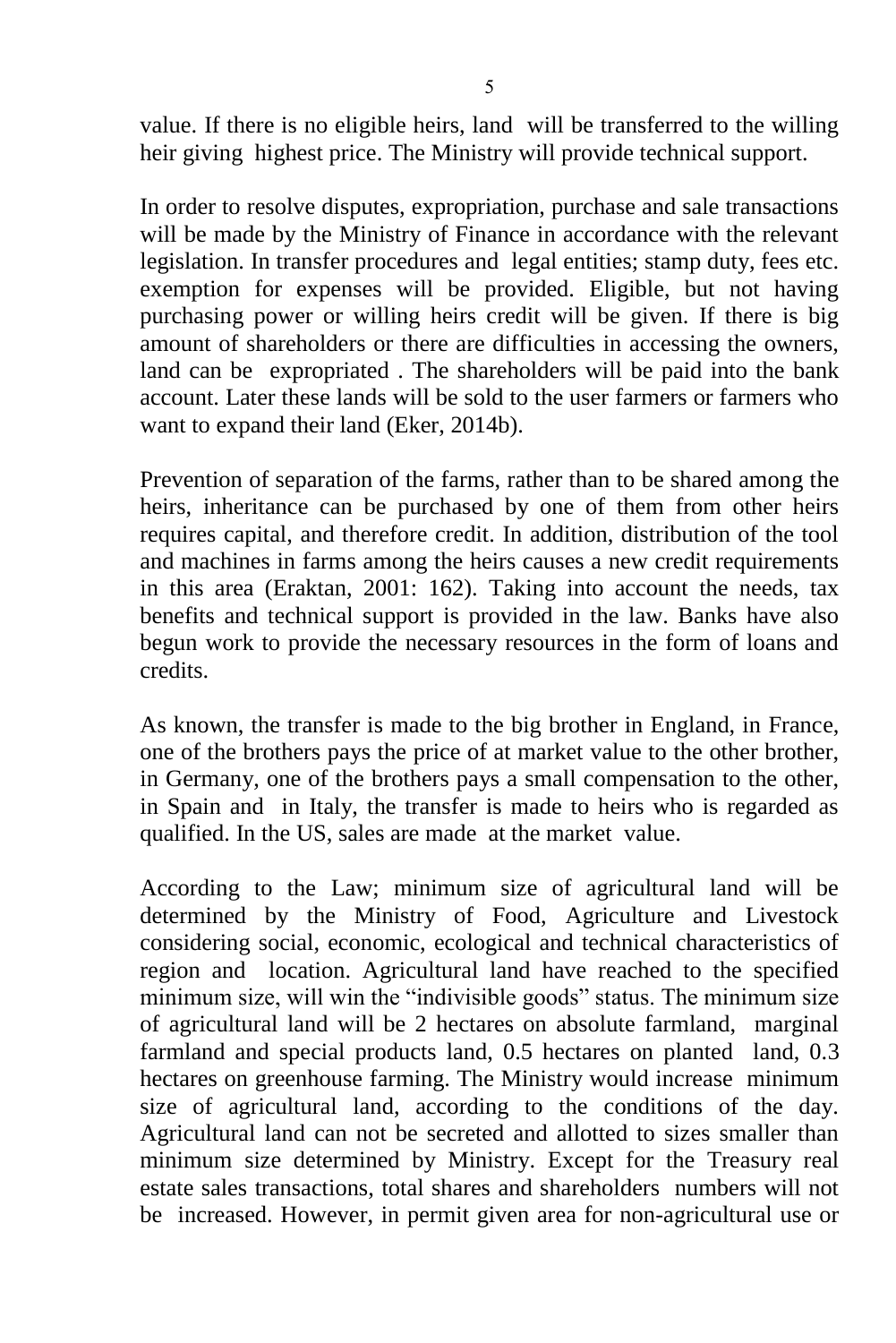in the areas where there is special climate and soil requirements, such as tea, nuts, olive's grown, because of the area specification, smaller parcel sizes necessary than determined agricultural land sizes, smaller parcels can be created with the approval of the Ministry. According to county, land can be evaluated separating categories; aqueous, dry, planted, under cover. Land, will be considered to be large enough to feed a family.

The purpose of "Regulations regarding the transfer of ownership of agricultural land" dated December 31,2014 and published in the Official Gazette numbered 29222 prepared depending on 3/7/2005 dated and No. 5403 : "Soil Conservation and Land Use Law" 's 8 to 8 / K article, is to specify the procedures and principles for transferring of agricultural land, changing by inheritance, evaluation, sufficient income area size and economic integrity with determination eligible heirs criteria.

# **Valuation of agricultural land**

Revenue value of agricultural land is calculated according to average annual net income in the case of using the lands on valuation date at optimum conditions.

On calculation of the gross production value of the production period, the acquired product price of farmer and yield are taken into account. On the acquired product price, Turkey Statistical Institute (TUIK) data are taken into account. In product design and calculation of yield, the land to be valued or other land in the area offering similar features to the land is determined on the basis of the last five years' valuation records of the Ministry .

Annual Average Gross Production Value obtained from area is calculated by multiplying the product price that farmers get during the valuation period with multiplying the last five years' average yield of the product.

Annual average net income of land is determined by subtracting the average annual production costs for the dominant crops grown in the area to be determined by Ministry of Provincial and District Directorates to determine the land's average annual net income from from the annual average gross production value.

Agricultural areas income value is calculated by the multiplying fixed average annual net income with the twenty years.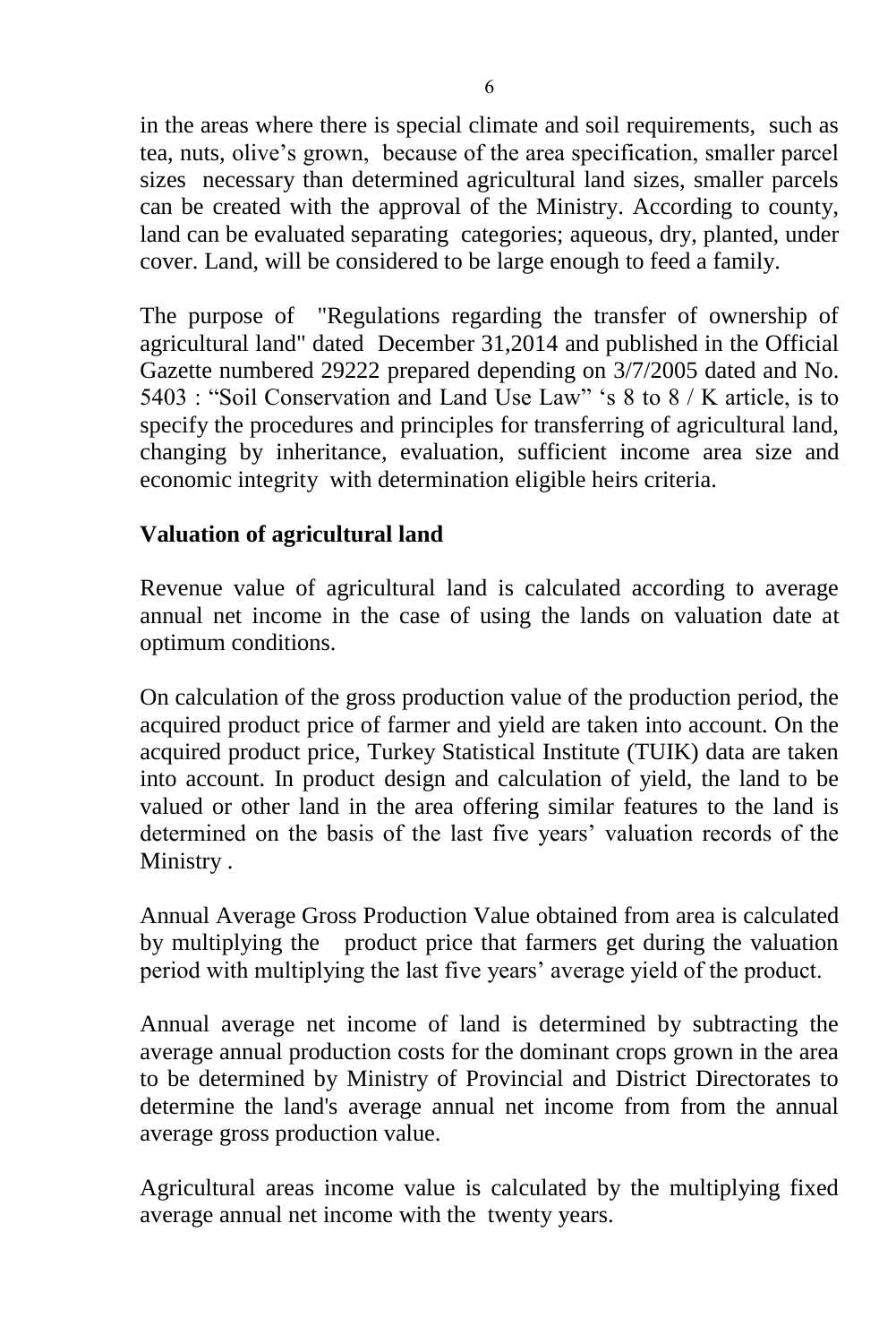When there is any objections to the agricultural income value, calculation are reevaluated on the bases of crop design and yields of land used on determination, crop cost and farmer's income. In any objections to crop design, cost and farmer's income, data on the Ministry and TSI system will prevail.

#### **Agricultural land size with sufficient income**

Provincial towns and sufficient income agricultural land size is determined by considering the differences of regions in the law . Agricultural lands can not be divided to sizes below sufficient income agricultural land size specified in the list attached to Law. Statements of this feature of agricultural land is notified to the land registry offices commentary about the household by the Ministry.

In the calculation of the size of agricultural land with sufficient income, all agricultural lands owned by the same person and economic integrity identified between them by the Ministry are evaluated together.

In the calculation of farm size with sufficient income, if the same person owned agricultural lands are at different classes, inter class conversion coefficients obtained by comparing the sufficient income agricultural land sizes in different classes which are determined for each district by Law are considered.

# **Economic integrity**

The detection whether there is an the economic integrity of agricultural land owned by the same person or not is determined by the following criteria:

Less than one decare at under cover farmland, five decares at planted farmland, ten decares at irrigated and dry farmland does not pose economic integrity.

If distance between the lands belonging to the same person and noncontiguous distance is less than ten km and sizes at least at greenhouse agricultural land , a decare, at planted farmland five decare, at wet and dry farmland, over ten decares are assumed as economic integrity exists between these areas.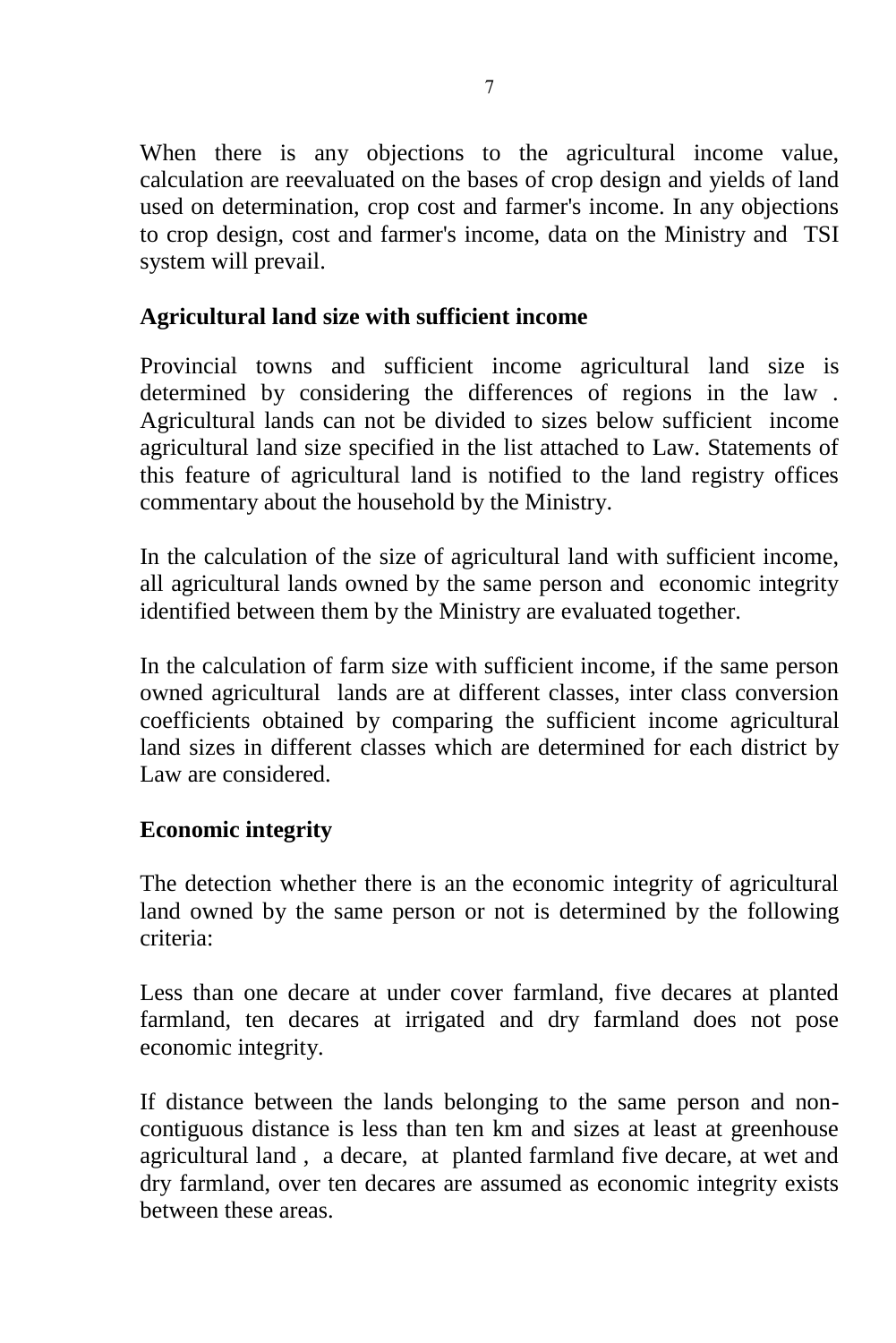Property belonging to the same person with the bordered agricultural lands is considered to constitute the economic integration.

If one or some agricultural land belong to the same person is joint, the economic integrity assessment is made considering the amount of the share of a person in agricultural land.

Economic integrity assessment is made by the provincial or district administrations in accordance with the above criteria. Difficulties arising from the use of topographic conditions and other compelling reasons to appeal against this decision to be decided by the Ministry by evaluation.

# **Transfer of agricultural land**

The following procedures will apply to all types of agricultural land ownership transfer request.

a) In the case owner has only one agricultural land property in the same district boundaries, transfer of property is possible.

b) In the case owner has more than one agricultural land property in the same district boundaries, if all of those lands together is considered, transfer of properties are possible.

c) In the case owner has more than one agricultural land property, after economic integrity evaluation, parts of agricultural lands which are out of economic integrity can be allowed to

d) At the economically integrated agricultural land, over sufficient income agricultural lands and under the sufficient income lands, lands not requiring allotment can be allowed to transfer.

e) In the shared agricultural lands, the transfer of all the shares to the one or more shareholders are allowed to transfer of this land.

# **Transfer subject to heritage on agricultural land**

Agricultural land and sufficient income agricultural land which are subject to heritage, transfer of ownership is essential. Heirs inherit the issue of transfer of agricultural land ownership, since the opening of the inheritance can be realized in the following ways within a year.

a) By taking into account of minimum agricultural land size and sufficient income agricultural land, can be decided to transfer to one or more than one heir.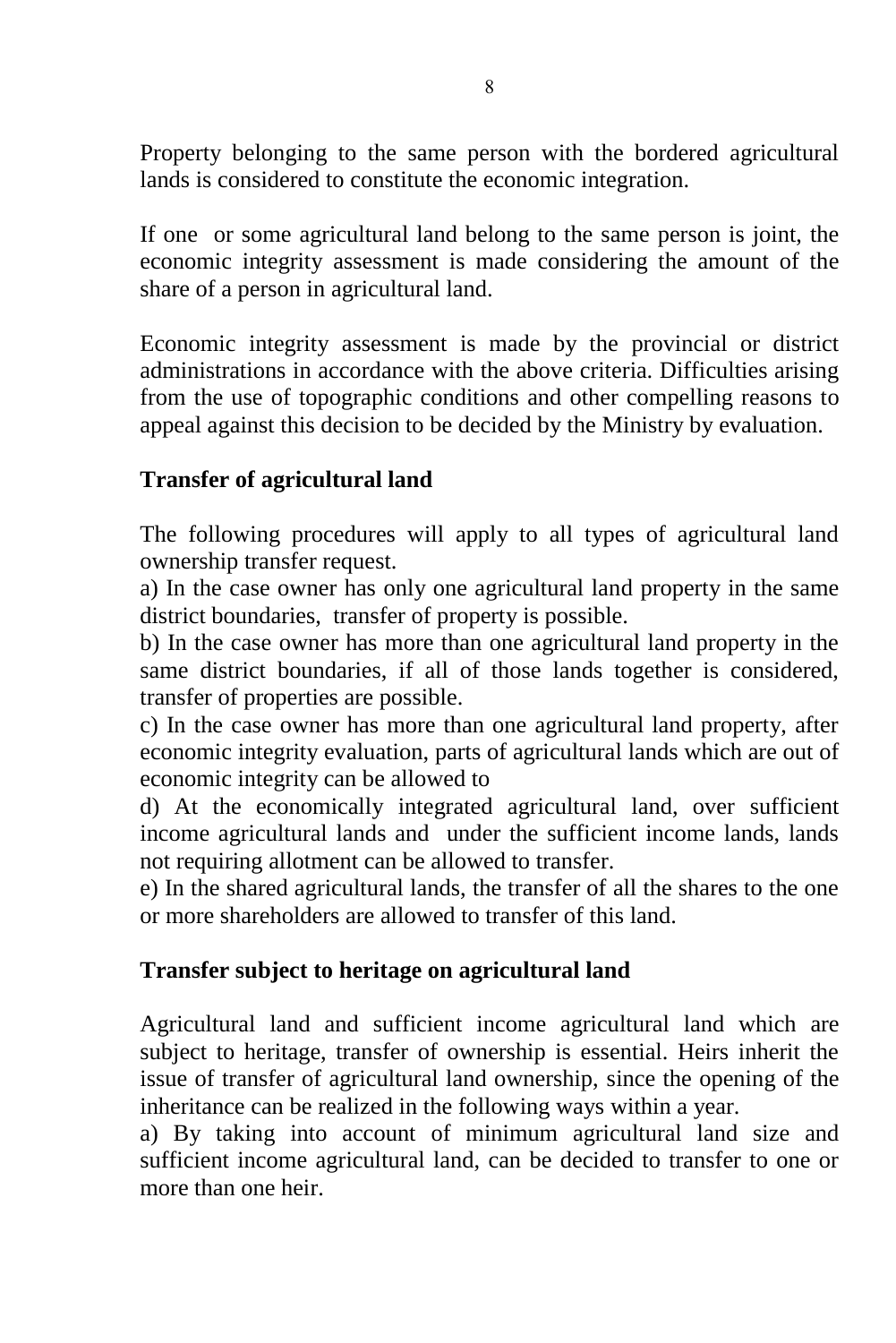b) According to Turkish Civil Law through Notary Deed, family property or earnings joint partnership can be established.

c) They may set up a limited liability company interest in the shareholders of all the heirs inherit.

d) Heirs, the inheritance subject can perform the sale of agricultural land to third parties.

By the heirs of the ownership transfer is not completed within a year on agricultural land and the prosecution before the competent magistrate's court is given three months to implement the provisions of the Law Ministry to heirs. Failure to complete the end of this period the transfer process, the Ministry can go the relevant magistrate's court ex officio or statement on the eligible heirs in the claims of these places, in the absence of eligible heir, eager heir offering highest price, , in the opposite case for the sale to third parties.

Magistrate judge on opening of the case by the Ministry or heir;

a) Decide to transfer ownership of agricultural land or agricultural land sufficient income to eligible heirs on the account of personal skills through the agricultural income value, in case there is more than one eligible heirs, to primarily subsistence to the heirs of providing these adequate income of agricultural land, on that there aren't any, to heir offering highest price among heirs, if there aren't eligible heir, to heir offering highest price . Agricultural income value is calculated by considering the opening of the trial.

b) If there is more than one eligible heirs and these heirs have nonheritage agricultural land, to reach sufficient size of the income or to contribute farming the land economically, judge may decide transfer to the heirs notwithstanding adequate revenue size of agricultural land. Judge decide to transfer taking into account of the economic integrity and sufficient income land size criteria of the current land in the hand of heirs and between the lands subject to inheritance .

c) If there is no heirs who requested the transfer of sufficient income agricultural land subject to heritage to him, the judge decides to sell. Thus the income obtained from the sale will be shared in proportion to their shares.

d) If agricultural lands with sufficient income can be divided into more than one sufficient income agricultural land, judge may decide to transfer of ownership to the heirs individually in accordance with the provisions mentioned above.

(6) Until the final court decision, if they have reached an agreement as envisaged by the Law, the heirs in the case of submitting in writing to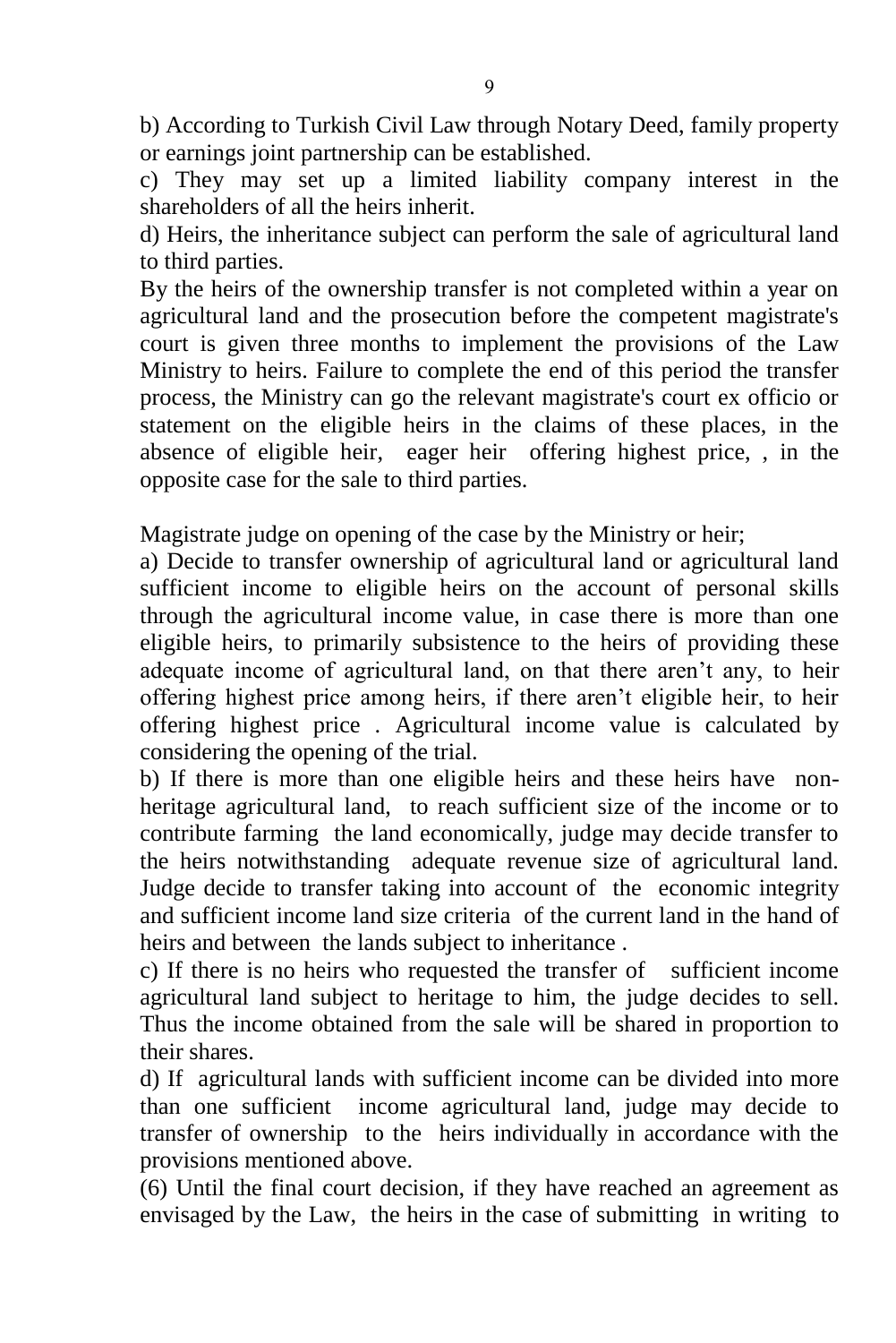the court, shall be terminated by way of peace according to the lawsuit agreement.

# **Criteria for Eligible Heirs**

The heir or heirs have fifty points and up is determined as an eligible heir at the result of the calculations made considering the following criteria in determining the eligible heirs.

The heir;

a) Twenty points to the persons earning life from the agricultural land subject to heritage,

b) Ten points to the persons don't have non-agriculture income,

c) Ten points to the persons their wife doing agricultural activity,

d) Ten points to the person having professional knowledge and skills to handle agricultural lands,

e) Five points to the persons staying at farmland subject to heritage within district boundaries, ten points for residents for six years and more,

f) Ten points to the persons not having social security,

g) Five points to the persons have agricultural insurance in the context of The Social Security Institution (SGK),

h) Five points to the persons registered for six years to the The Ministry's registry system, ten points to six years and more,

ı) Two points to the persons registered for six years to the agricultural organizations, five points to six years and more,

j) Five points to the persons having agricultural tools and equipment,

k) Five points to the women is given.

# **An increase in the value of agricultural land subject to inheritance**

Sufficient income agricultural land ownership within twenty years from the time of handover to one of the heirs of all or a portion of the land to non-agricultural use due to an increase in the value of the case; the monetary value of the land at the date of transfer to non-agricultural use permission is recalculated based on the date given. Difference between the found value and the value of the land due to the non-agricultural use, shall be paid by the heir transferred ownership, to the other heirs in proportion to their shares.

In the case of transfer of agricultural lands to the one heir through the agricultural income value by court order according to the provisions of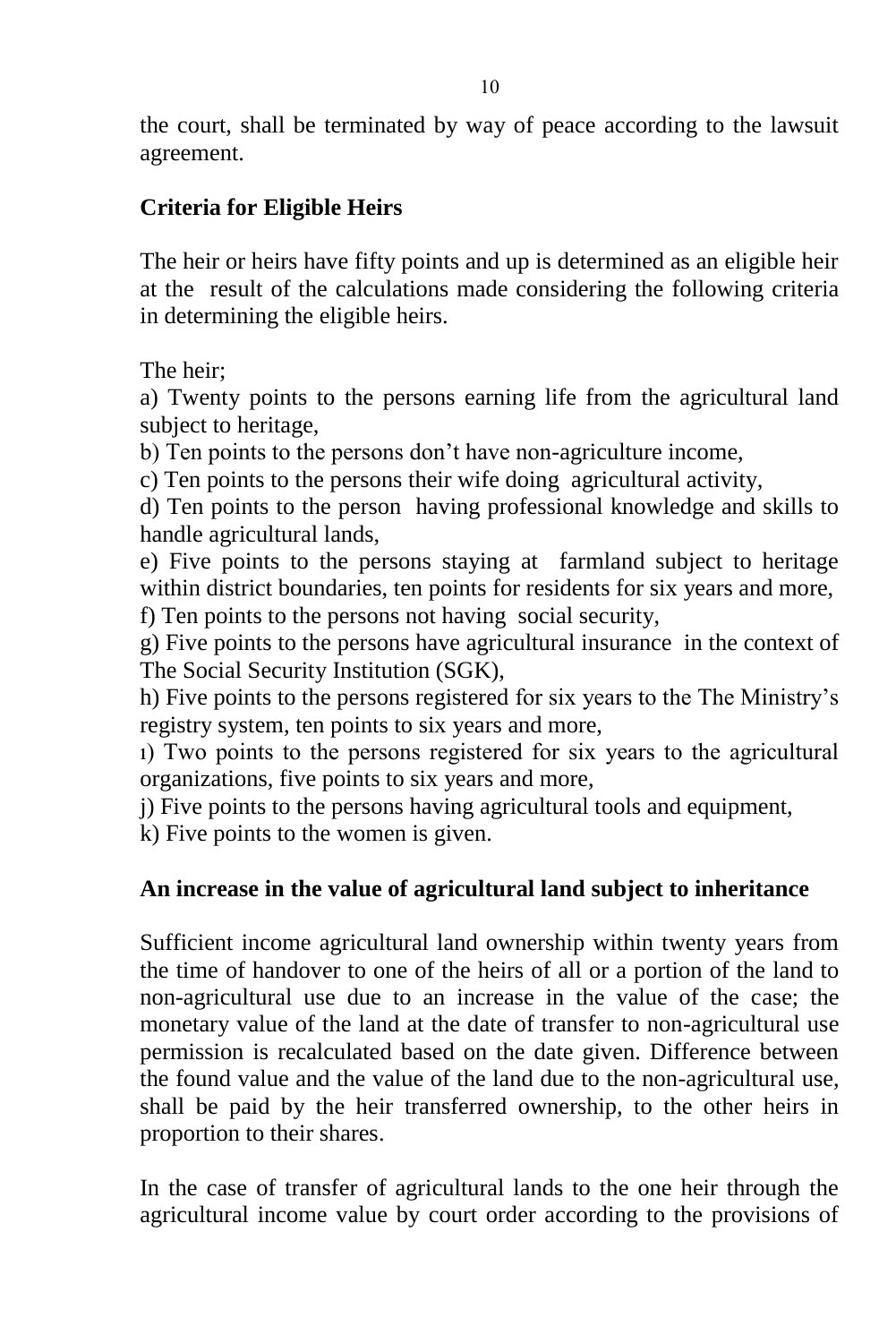the Law, other heirs will be entitled to occurred value increase after transfer operations as a result of permission to use for non-farm activities within twenty years, must be written on the declaration of the land register.

If the consent can be taken as annotated sales, commentary put in the case of agricultural land commentary expires twenty years from the subject of the sales to be used for agricultural purposes, removing the commentary if taken the consent of the other heirs. Third party purchasers of immovable property as annotated, are responsible to pay the share of value increase due to non-agricultural use in the same period to the other heirs.

In case of non-agricultural use permit in the commentary period for agricultural land under this Article shall be communicated to the other heirs is permitted by the Ministry within fifteen days. Heirs of, from the date of notification pursuant to the increase in demand for value within sixty days is obligatory. Commentary on agricultural land that paid by the heirs of the difference calculated in accordance with the first paragraph is not removed.

In case of an agreement between the heirs after the increase in value due to use of non-agricultural purposes, declare the land with the consent of the heirs are removed annotation in the household. In case of failure to achieve agreement between the heirs, as determined by the difference between the value paid to other heirs are calculated by the Chief Magistrate using the Producer Prices Index determined by TSI.

In the case of decided to sale by open increase auction of agricultural land subject to inheritance by the Magistrate or if there is agreement between heirs in accordance with the provisions of the second paragraph of Article 9 , at that lands will not be annotated twenty years on the value increase that may occur due to non-agricultural use.

Twenty years after annotation period is completed, , the annotation is considered to have been removed.

#### **Payment of the shares of other heirs**

Magistrate judge gives permission to the heir that it finds appropriate to transfer the property, in order to store up to six months the price of the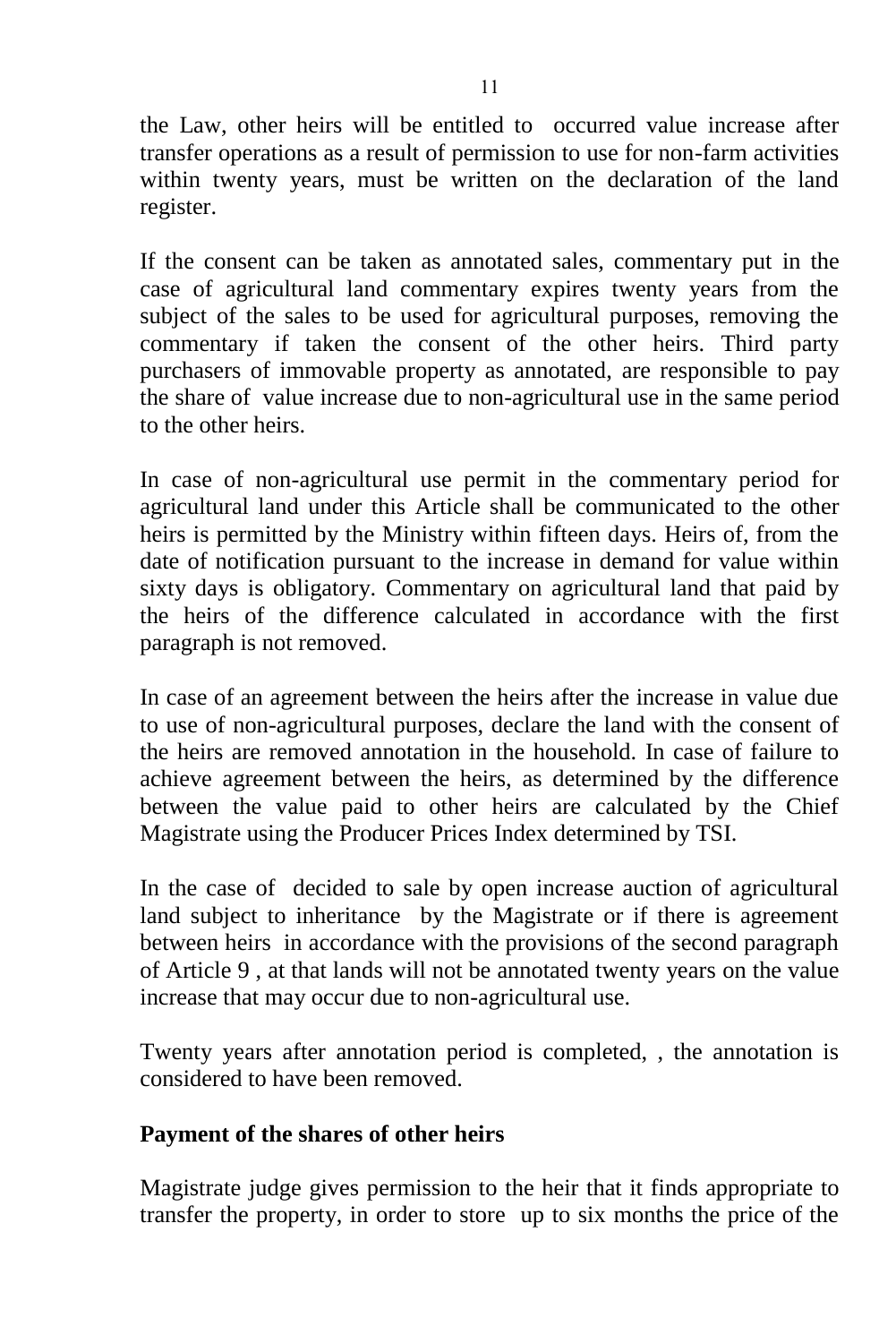share of other heirs to the legacy of the court cashier. In the case requested by the heirs granted additional time up to six months. Failure to store transfer price within the specified period and in case of absence of willing heirs, magistrate judge decide to sale agricultural land or sufficient income agricultural land by auction.

If heirs transferred sufficient income ownership of agricultural land can't pay the price of the shares of the other heirs with their own resources, interest support can be given from Ministry's budget when they will use loan from the bank for realize paying. The amount of credits to be given can not exceed the sum of the shares of the other heirs. If heirs reach an agreement , the same provisions shall apply for the unable heirs to pay another heir's share from their own resources.

#### **Termination of agricultural activities**

Agricultural land owners can put an end to agricultural activities by disposing of all the land they owned. Land owner, in which case all of the land to be in demand at the same time in order to deliver sufficient income on the size and financial condition, can buy to land owners more than one. In the absence of buyers to complete the purchase of the land, the owner notifies the situation to the province or district offices of the Ministry in writing. The Ministry, may allow the sale to owners who request it in order to deliver sufficient existing land size of income with the condition it must not be less than at least 50% of the land .

# **Result**

As known, between Turkey and the vast majority of the EU member states there is such an important demographic differences: in agricultural population between Turkey and these countries there are big differences. A significant portion of the population still lives in rural areas in Turkey. In this respect it is more difficult implementing agricultural inheritance law that do not disrupt the integrity of the land easily and successfully in Turkey. In this sense unfavorable land-population balance in Turkey makes it difficult to apply the special rules proposed for heritage agricultural enterprises. Therefore, private agricultural heritage law in Turkey should be considered in conjunction with the reduction measures of farmer population (Acar-Aytüre, 2014: 245).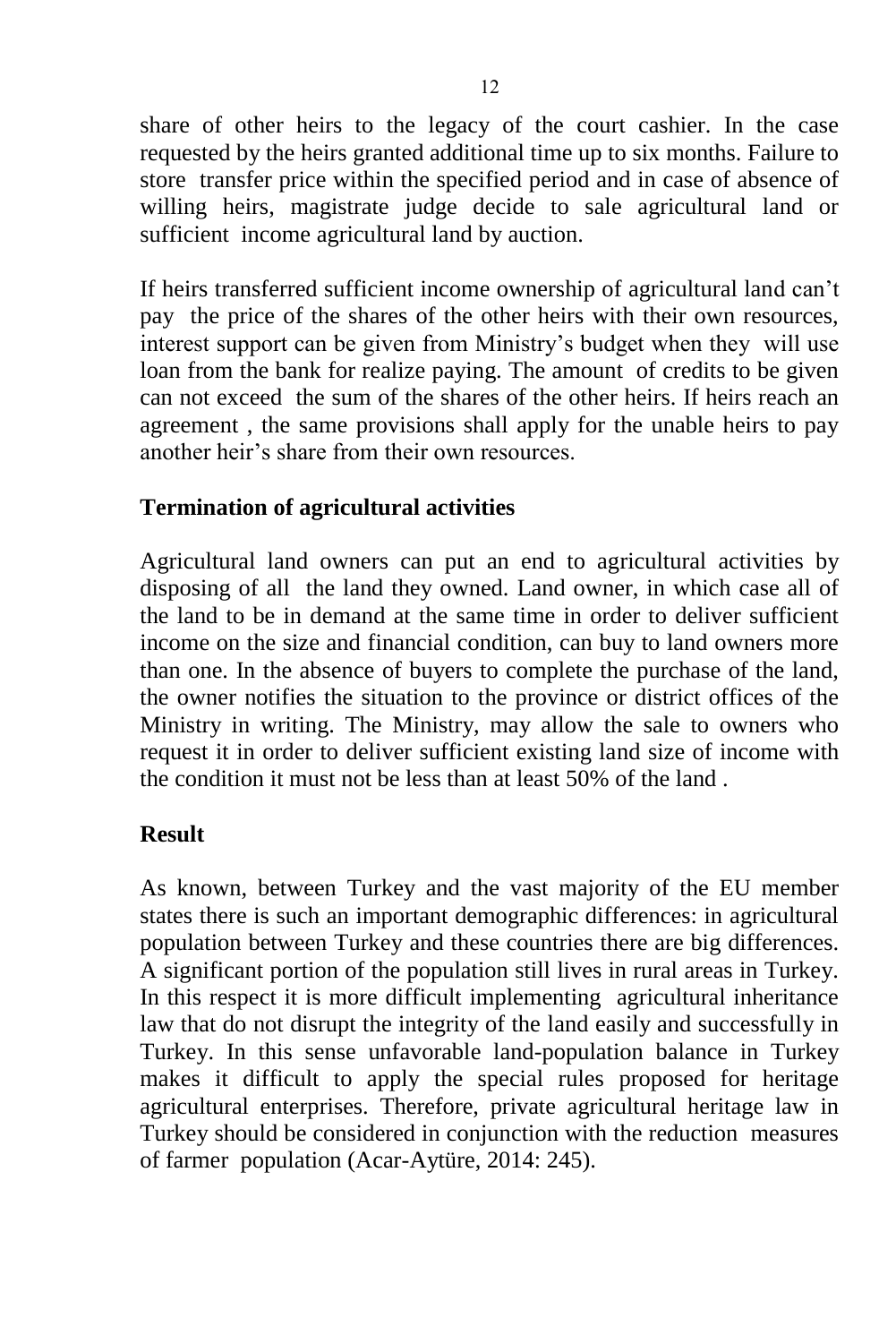This last arrangement has been made in the Law of Inheritance is also an important step to facilitate the structural adjustment of the EU to Turkey. The issue is expected to reflect to the 2015 Progress Report as a significant improvement.

#### **References:**

Acar,M.,DTÖ ve AB Işığında Türk Tarımının Geleceği, 2006,Ankara.

Acar,M., Aytüre,S., Dünya'da ve Türkiye'de Tarım ve Tarım Politikalarının Geleceği, 2014,Bursa.

Eker,M.(2014a), [www.tarim.gov.tr,30.04.2014.](http://www.tarim.gov.tr,30.04.2014/)

Eker, M.(2014b), www.memurlar.net, 6 Mayıs 2014, Yücel Kayaoğlu / Röportaj.

Eraktan, G., Tarım Politikası Temelleri ve Türkiye'de Tarımsal Destekleme Politikası, 2001, İstanbul.

Gülçubuk,B., *Türkiye Tarımının Ekonomi-politik ve Sosyolojik Nitelikleri Açısından Arazi Toplulaştırması*, Türktarım, GTHB Dergisi, Sayı:210, 2013, Ankara.

Güven,F.-Cozoğlu,İ., *Tarım İşletmelerinde Yapısal Sorunlar ve Çözüm Önerileri*, Türktarım, GTHB Dergisi, Sayı:210, 2013, Ankara.

Şahinöz,A., Tarım Ekonomi ve Politikaları, 2011,Ankara.

http://miras.tarim.gov.tr/help/regulations,18.06.2015.

http://www.abgs.gov.tr/files/ilerlemeRaporlariTR/2014 ilerleme\_raporu tr.pdf,19.06.2015.